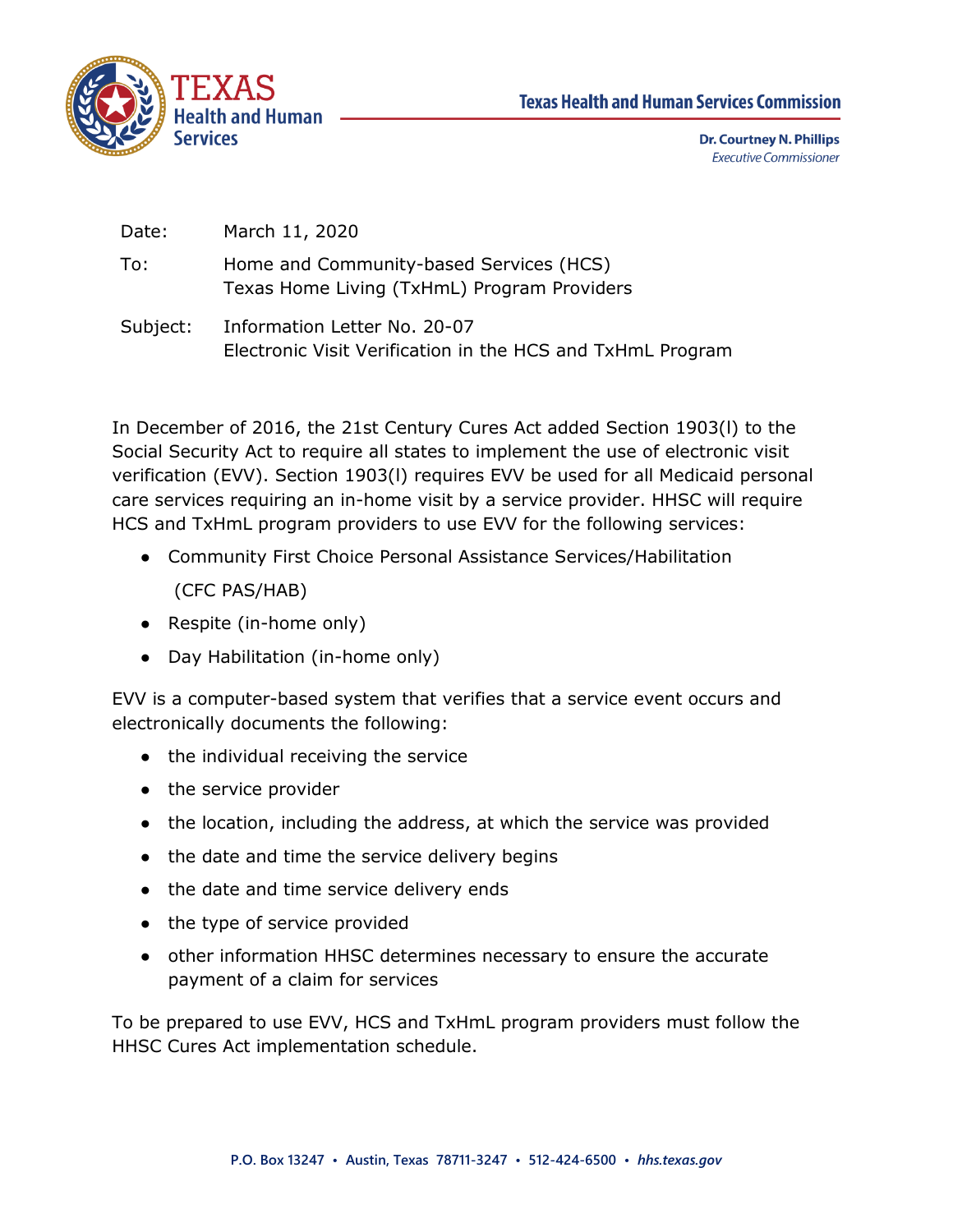| <b>Action</b>                                                 | <b>Date</b>             | <b>Description</b>                                                                                                                                                                                                                                                                                                                                                                                                                                                                                                                                                                                                                                                                                                                                                                                             |
|---------------------------------------------------------------|-------------------------|----------------------------------------------------------------------------------------------------------------------------------------------------------------------------------------------------------------------------------------------------------------------------------------------------------------------------------------------------------------------------------------------------------------------------------------------------------------------------------------------------------------------------------------------------------------------------------------------------------------------------------------------------------------------------------------------------------------------------------------------------------------------------------------------------------------|
| Select and EVV<br>system                                      | <b>By April 1, 2020</b> | HCS and TxHmL program providers<br>must:<br>select an EVV vendor system or<br>$\bullet$<br>elect to use their own EVV<br>proprietary system<br>submit the appropriate system<br>onboarding form                                                                                                                                                                                                                                                                                                                                                                                                                                                                                                                                                                                                                |
| Practice using EVV<br>with claims matching<br>for CFC/PAS HAB | By July 1, 2020         | After HCS and TxHmL program providers<br>complete the system onboarding<br>activities and required training, they<br>must ensure that service providers for<br>the required services begin using the EVV<br>system, no later than July 1, 2020, to<br>practice clocking in and out using EVV.<br>Program providers will be able to practice<br>EVV claims matching without a service<br>claim being denied.<br>Results of the claims match will be<br>available to the program providers in the<br>EVV portal. If the EVV visit transaction<br>does not match the service claim, HHSC<br>will not deny payment of the service<br>claim for this reason during this period.<br>Note: HHSC will not perform the<br>matching process for in-home respite and<br>in-home day habilitation until further<br>notice. |

#### **HHSC Cures Act Implementation Schedule**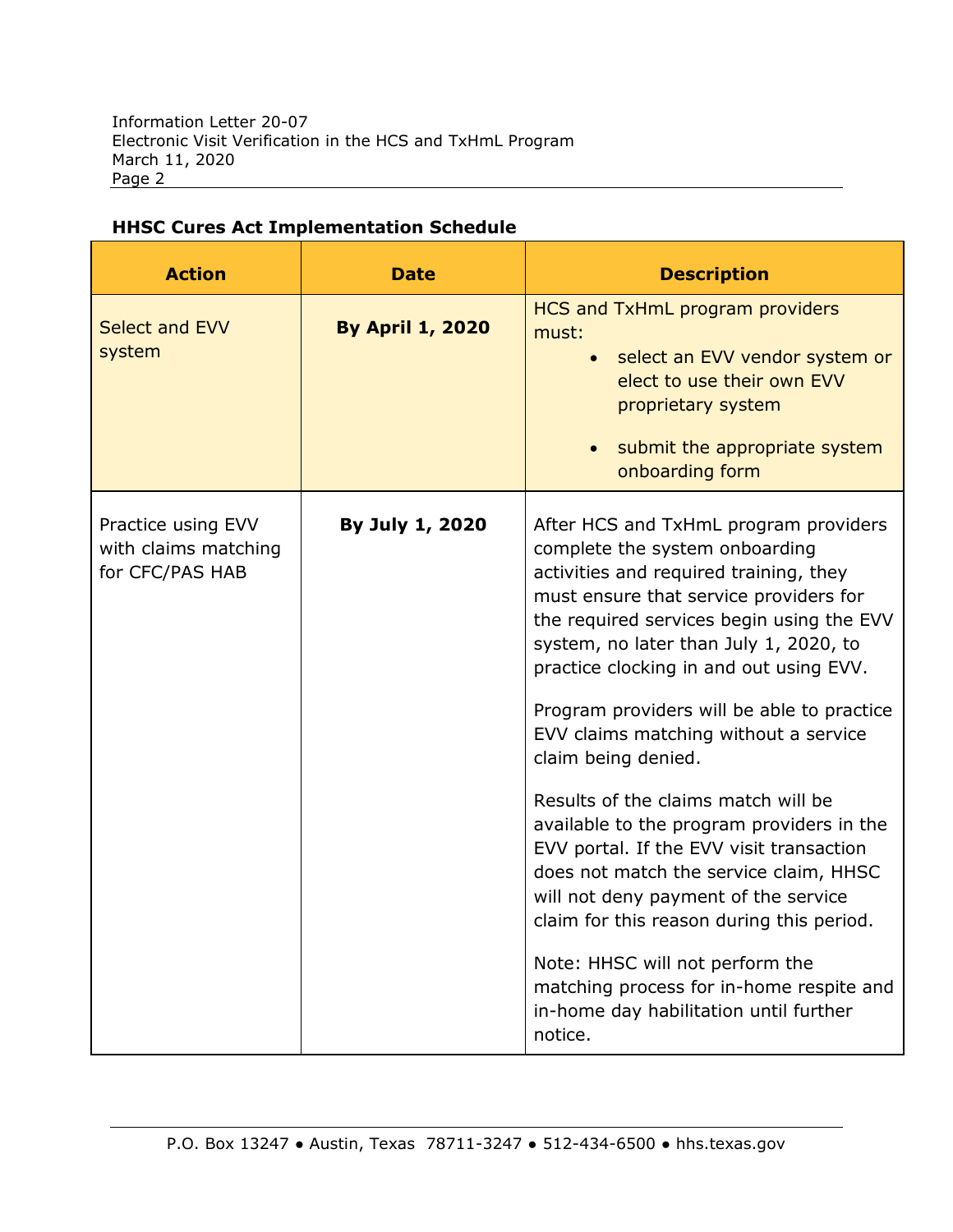| <b>Action</b>                              | <b>Date</b>             | <b>Description</b>                                                                                                                                                                                                                                                                                                                                                                                                                                                                                    |
|--------------------------------------------|-------------------------|-------------------------------------------------------------------------------------------------------------------------------------------------------------------------------------------------------------------------------------------------------------------------------------------------------------------------------------------------------------------------------------------------------------------------------------------------------------------------------------------------------|
| EVV claims matching<br>with denials begins | <b>December 1, 2020</b> | <b>CFC PAS/HAB claims without a</b><br>matching EVV transaction will be<br><b>denied.</b> For a service requiring EVV that<br>is provided on or after December 1,<br>2020, HHSC reimburses a program<br>provider for the service only if the<br>program provider ensures that the EVV<br>visit transaction matches the service<br>claim submitted to HHSC.<br><b>Note:</b> HHSC will not perform the<br>matching process for in-home respite and<br>in-home day habilitation until further<br>notice. |
| Complete required<br>training              | By December 1, 2020     | HCS and TxHmL program providers must<br>complete the following training:<br>EVV vendor<br>EVV portal<br>EVV policy                                                                                                                                                                                                                                                                                                                                                                                    |

#### **April 1, 2020: Selecting an EVV System and Begin the Onboarding Process**

- To select an EVV vendor or use an EVV proprietary system and to begin the onboarding process, HCS and TxHmL program providers must comply with the HCS and TxHmL [EVV Vendor Alert.](https://hhs.texas.gov/about-hhs/communications-events/news/2020/02/due-april-1-select-evv-vendor-system-or-evv-proprietary-system)
- HHSC will assign an EVV vendor to an HCS or TxHmL program provider that doesn't select an EVV vendor or choose to use an EVV proprietary system by April 1, 2020.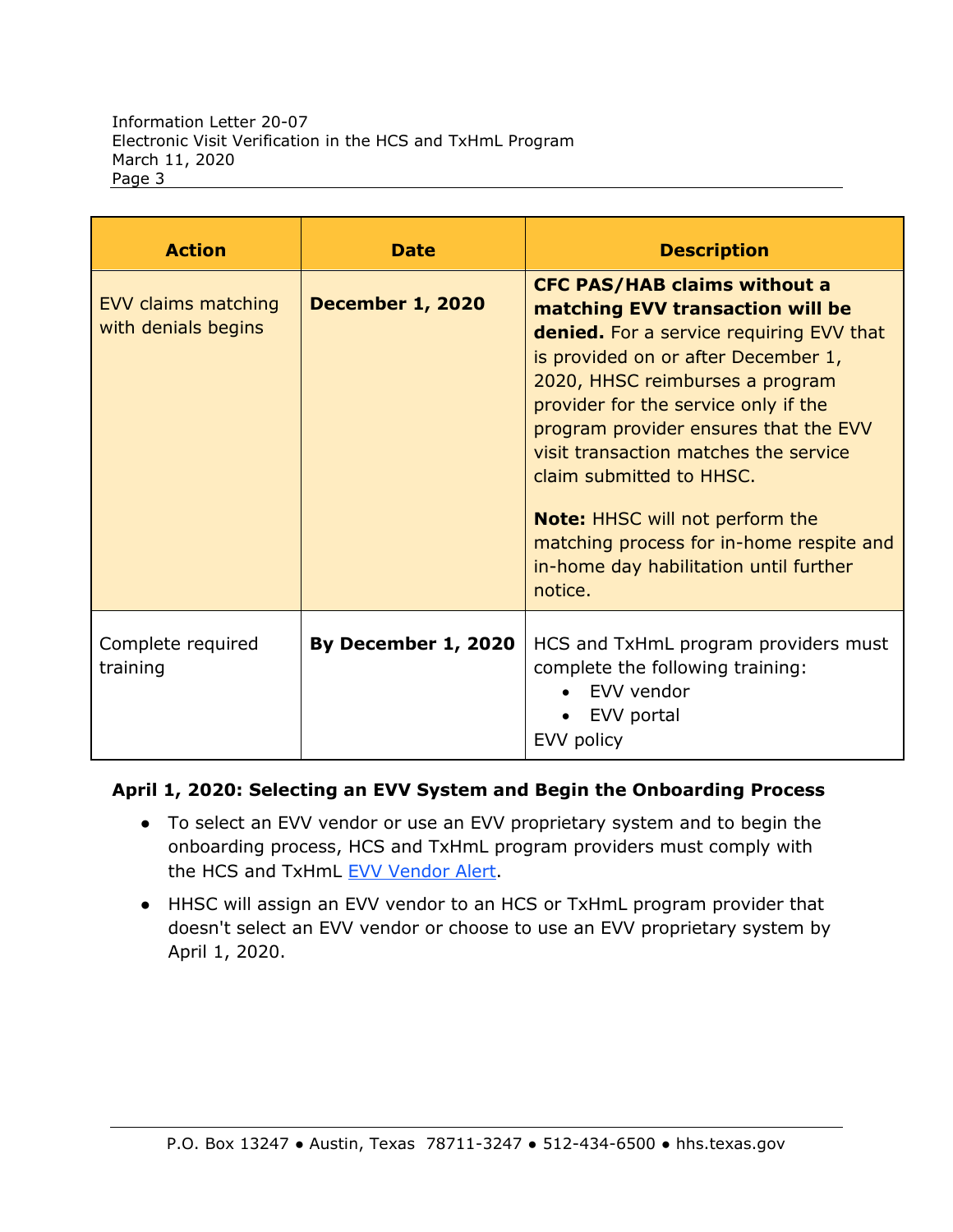## **No Later than July 1, 2020: Begin Practicing Using the EVV System**

After HCS and TxHmL program providers complete the system onboarding activities and required training, HCS and TxHmL program providers must ensure that service providers for the required services begin using the EVV system, no later than July 1, 2020, to practice clocking in and out using EVV.

# **EVV Claims Matching**

To ensure EVV is used for required services and to ensure accurate payments, HHSC will begin matching service claims to EVV visit transactions prior to payment of the service claim. This process will compare certain data elements on a service claim to EVV information to ensure billed services are supported by EVV data.

- Service claims for in-home respite and in-home day habilitation will not be subject to the EVV match until separate bill codes are created to distinguish between services delivered in the home or in another location. Additional information will be provided in a future information letter on new bill codes.
- HCS and TxHmL program providers will continue to submit service claims in the Client Assignment Registration (CARE) in accordance with current program policy and procedures.
- CARE will forward the service claim to the Texas Medicaid and Healthcare Partnership (TMHP) to determine if the service claim matches the EVV visit transaction. Once the EVV Aggregator makes this determination, the claim match results will be sent back to CARE.

## **EVV Claims Matching Practice Period: July 1, 2020**

- Starting July 1, program providers will be able to practice EVV claims matching without a service claim being denied.
- Results of the claims match will be available to the program providers in the EVV portal. If the service claim does not match the EVV visit transaction, HHSC will not deny payment of the service claim for this reason.
- HHSC will provide more information to HCS and TxHmL program providers about the practice period for EVV claims matching via GovDelivery, including the exact start date.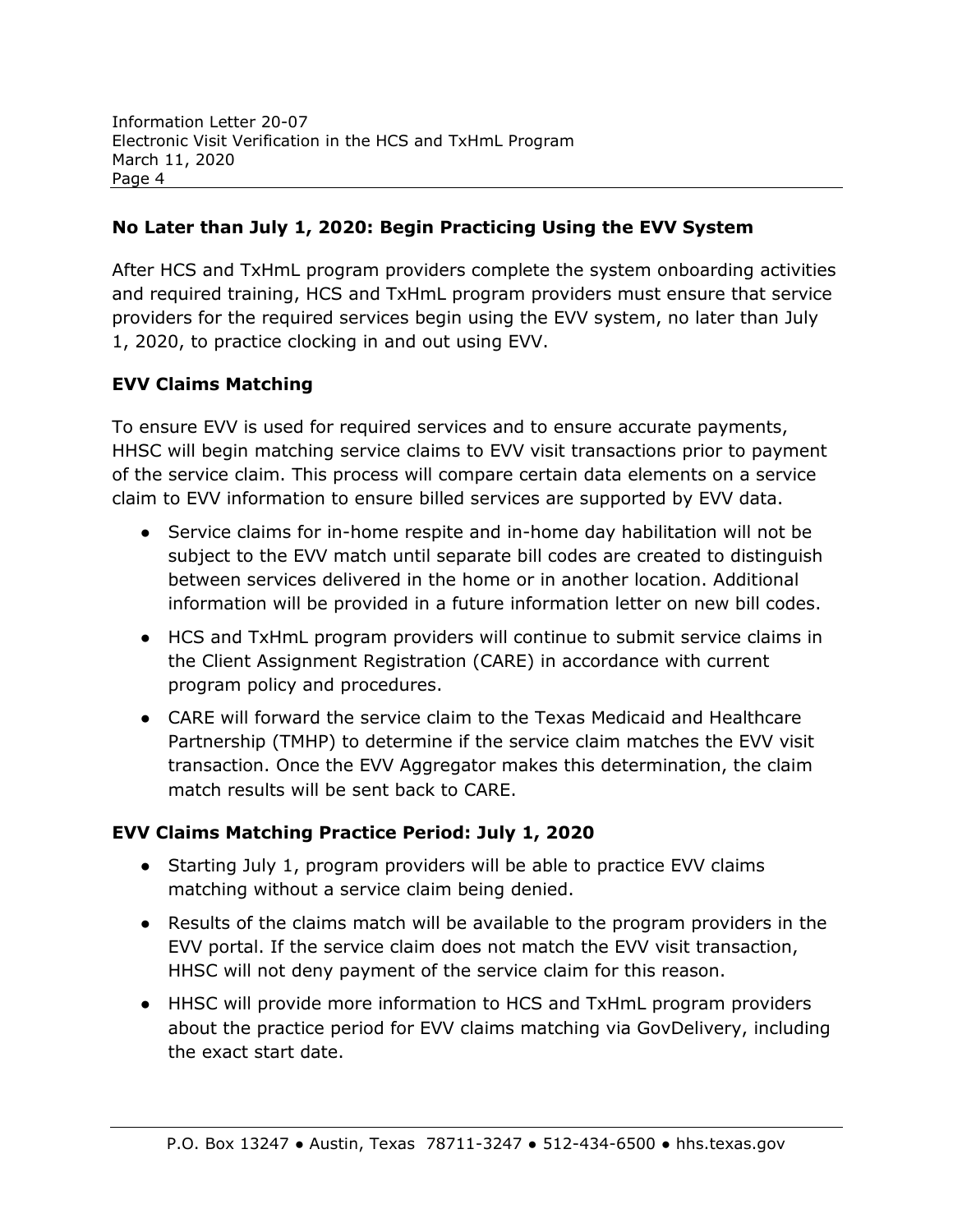#### **December 1, 2020: EVV Claims Matching with Denials Begins**

- All service events occurring on or after Dec. 1, 2020, for an EVV required service must be captured in the EVV system and accepted into the TMHP EVV Aggregator.
- For CFC PAS/HAB, HHSC will deny a service claim if the service claim does not match an accepted EVV visit transaction in the TMHP EVV Aggregator.
	- Service claims for in-home respite and in-home day habilitation will not be subject to the EVV match until separate bill codes are created to distinguish between services delivered in the home or in another location. Additional information will be provided in a future information letter.

More information about the claims matching process and denials is provided in EVV training.

## **By December 1: Complete EVV Training**

HCS and TxHmL program providers must complete EVV vendor system training, EVV portal training and EVV policy training as described in the [EVV Required](https://hhs.texas.gov/sites/default/files/documents/doing-business-with-hhs/providers/long-term-care/evv/evv-required-training-checklist.pdf)  [Training Checklist.](https://hhs.texas.gov/sites/default/files/documents/doing-business-with-hhs/providers/long-term-care/evv/evv-required-training-checklist.pdf) Additional training information can be found on the [HHSC EVV](https://hhs.texas.gov/doing-business-hhs/provider-portals/long-term-care-providers/resources/electronic-visit-verification/training-materials-resources)  [Training webpage.](https://hhs.texas.gov/doing-business-hhs/provider-portals/long-term-care-providers/resources/electronic-visit-verification/training-materials-resources)

# **For a service requiring EVV that is provided on or after December 1, 2020**,

HHSC reimburses a HCS or TxHmL program provider for the service only if the program provider ensures that:

- a service provider accurately documents the service using an EVV system
- the EVV visit transaction is transmitted and accepted into the EVV Aggregator
- service claims are submitted to HHSC in accordance with HHSC rules and the EVV Policy Handbook
- the EVV visit transaction matches the service claim submitted to HHSC as described in the EVV Policy Handbook